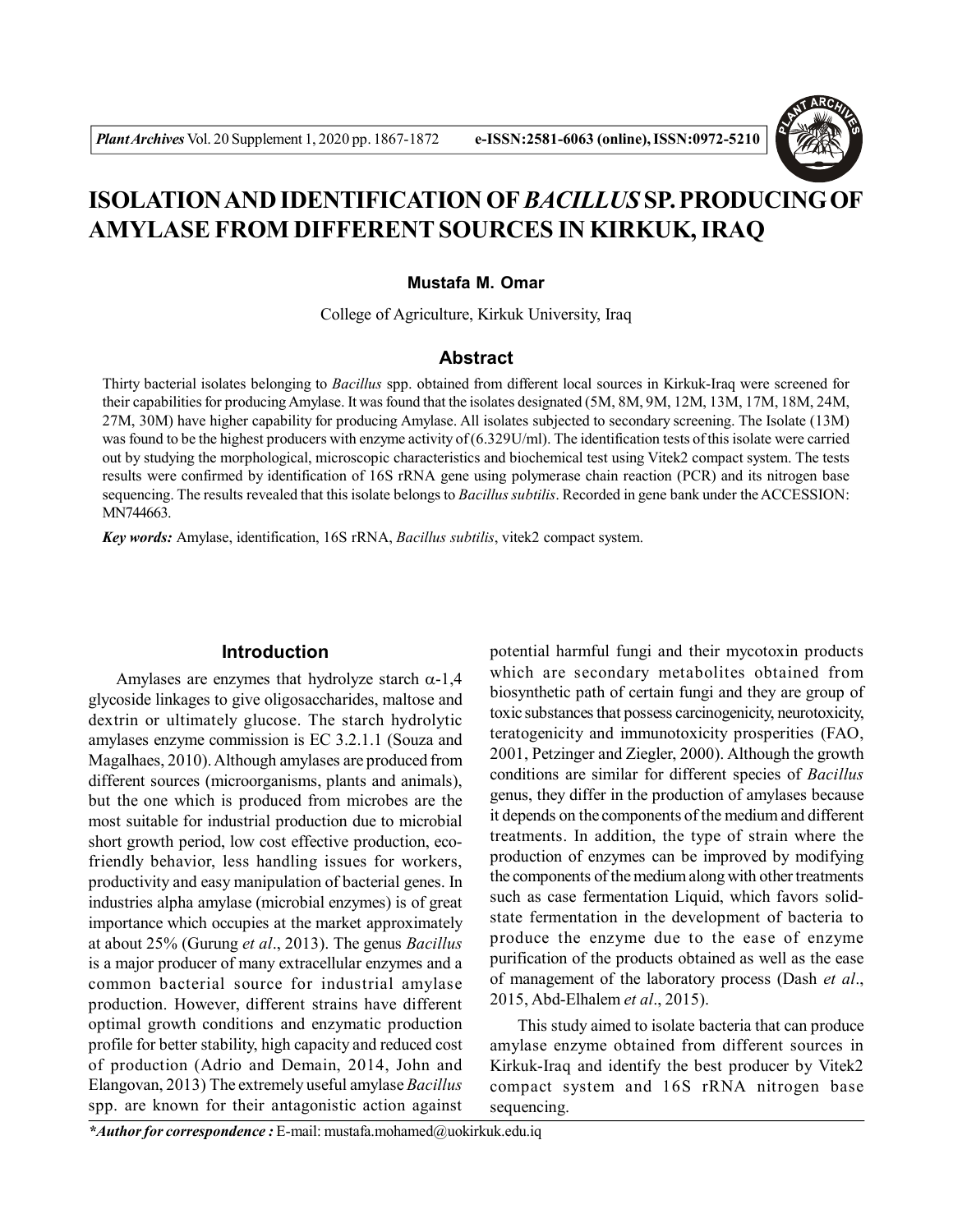## **Materials and Methods**

## **Sources of Isolation**

Soil samples were obtained from different areas Kirkuk. Food materials were obtained from different restaurants and included cooked rice, starch and some other foods.

## **Primary screening**

Ten grams of each sample was suspended in phosphate buffer (pH 7.0) and the suspension was treated at 80°C for 10 minutes to kill the vegetative forms of the bacteria. One ml of this suspension added to 20ml of melted nutrient agar in Petri-dish and incubated at 37°C for 24 hours. The colonies were selected depending on *Bacillus* sp. morphological characteristics. The isolates then screened for amylolytic properties by streaking on nutrient agar plates containing 1% soluble starch at 37°C for 48 hours (Teodoro and Martins, 2000). Amylase activity was detected by the formation of a clear zone around the colonies, when flooded with Gram's iodine solution (1% iodine in 2% potassium iodide). The index of amylolytic activity was resolved according to the

**Table 1:** McFarland standard scale value.

| Number of                         | Absorbance | H, SO <sub>4</sub> | BaCl, 2H, O | <b>Tube</b> |
|-----------------------------------|------------|--------------------|-------------|-------------|
| cell $\times$ 10 <sup>8</sup> /ml | at 600nm   | $1\%$ (ml)         | $1\%$ (ml)  | No.         |
|                                   |            | 10                 |             |             |
| 15                                | 0.135      | 9.95               | 0.05        | 2           |
| 3.0                               | 0.248      | 9.90               | 0.10        | 3           |
| 6.0                               | 0.527      | 9.80               | 0.20        |             |
| 9.0                               | 0.809      | 9.70               | 0.30        | 5           |
| 12.0                              | 1.058      | 9.60               | 0.40        |             |
| 15.0                              | 1.218      | 9.50               | 0.50        |             |
| 18.0                              | 1.543      | 9.40               | 0.60        | 8           |

\* Absorption results are adjusted for two replicates.

**Table 2:** The primer used to amplify the 16S rRNA gene.

| Number of<br>nitrogenous<br><b>bases</b> | <b>Sequences</b>                    | primers |
|------------------------------------------|-------------------------------------|---------|
| 17                                       | 5 CGGGTGAGTAACACGTG3   Forward 104F |         |
|                                          | 5 CGGTGTGTACAAGGCCC 3 Reverse1390R  |         |

**Table 3:** Additives in the Eppendorf tube container to premix to amplify the 16S rRNA gene using technique (PCR).

| <b>Volume</b><br>$(\mu l)$ | <b>Ingredients</b>                                | S.<br>No.      |
|----------------------------|---------------------------------------------------|----------------|
| 5                          | DNA extract                                       |                |
| 2                          | Forward primer at a concentration of 10 $(\mu M)$ | $\mathfrak{D}$ |
| 2                          | Reverse primer at a concentration of 10 $(\mu M)$ | $\mathcal{R}$  |
| 11                         | Free nuclease water                               |                |
| 20                         | Total volume                                      |                |



**Fig. 1:** McFarland standard curve for calculating bacterial cell numbers/ml.

method of (Hankin and Anagnostakis, 1975) using the following formula:

Index of amylolytic activity = *The diameter of the clear zone (Zone) cm / The diameter of the culture zone (Growth) cm*

## **McFarland stander curve**

1907, McFarland established a runs of Barium chloride solutions to near the numbers of bacteria in solutions of comparable turbidity, as determined by plate counts (McFarland, 1907, Collee *et al*., 1996).

These volumes shown in (Table 1) from Barium chloride dihydrate in test tubes and completed to 10ml. The absorbance was read at 600 nm by spectrophotometer for all test tubes. The Blank attended by using Sulfuric acid 1% only. The McFarland stander curve as in (Fig. 1). Using in Approximate the numbers of bacteria cell in solutions/ml. To determine the volume of vaccine was transferred for production medium.

## **Secondary screening/Enzyme production**

A loopful of the bacteria (isolates) was activated in nutrient broth for 24 hours in 37°C and the density of bacteria growth were estimated using McFarland stander carve. After that 1ml  $(1\times10^8 \text{ cells/ml})$  of bacterial suspension was transferred to Starch broth (submerged

**Table 4:** Conditions approved in the 16S rRNA gene amplification reaction programmed in a (PCR).

| <b>Step</b>                 | <b>Temperature</b><br>The steps  |    | Time<br>(min) | <b>Number</b><br>of cycle |
|-----------------------------|----------------------------------|----|---------------|---------------------------|
|                             | Denaturation                     | 94 |               |                           |
| $\mathcal{D}_{\mathcal{L}}$ | Denaturation                     | 94 |               |                           |
| $\mathcal{R}$               | $\overline{\mathbf{A}}$ nnealing | 55 |               | 30                        |
|                             | Extension                        | 72 | 1:40          |                           |
|                             | Final extension                  | 72 |               |                           |
|                             | $\overline{\text{Cooling}}$      |    |               |                           |

At the end of the reaction,  $10 \text{ (µl)}$  of the 16S rRNA amplified was taken for electrophoresis.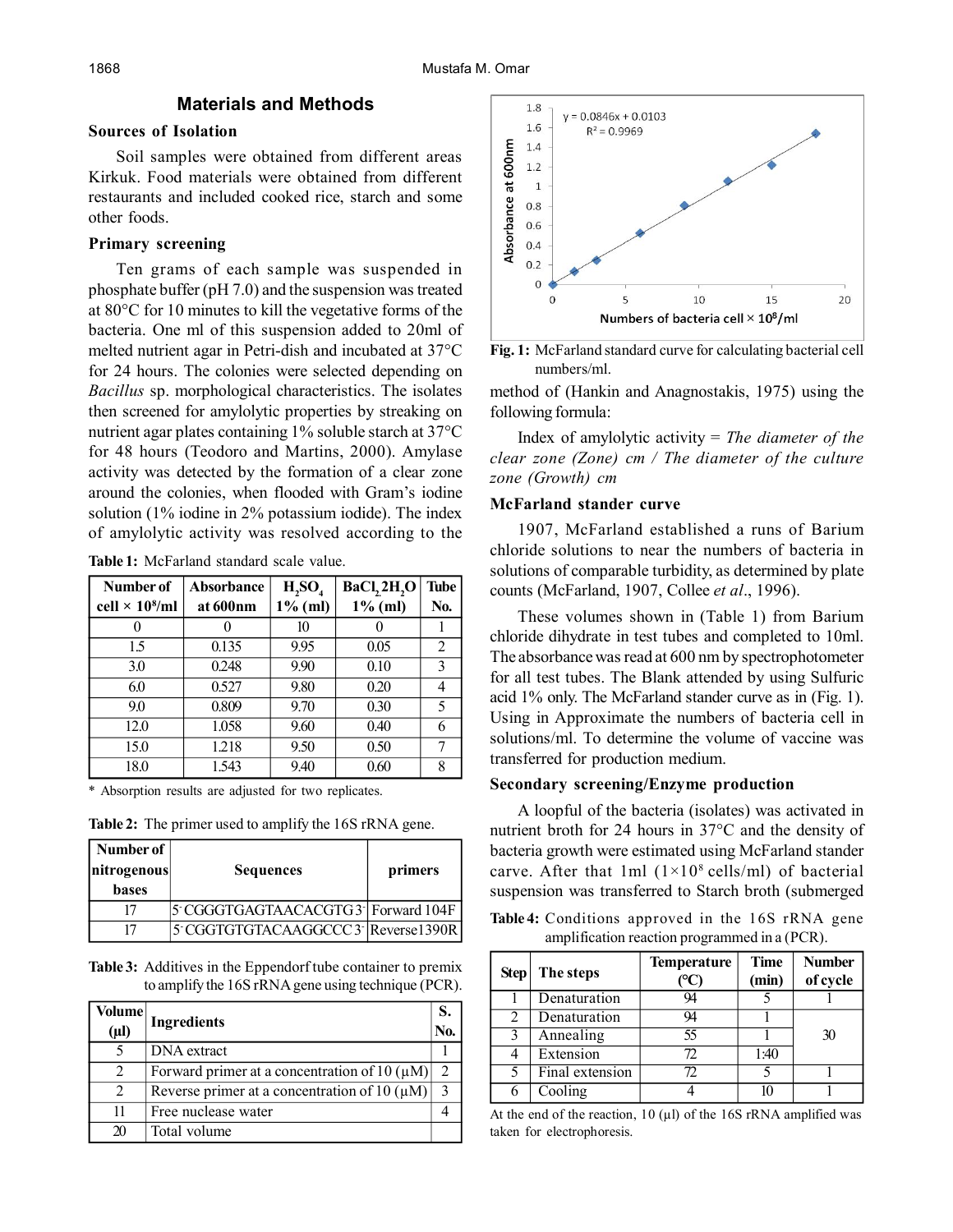

**Fig. 2:** Enzyme activity (U/ml) of ten isolates selected from Primary screening (Identification of isolates (13M).

culture containing: starch 10g, peptone 5.0g,  $MgSo<sub>4</sub>$ , 7H<sub>2</sub>O  $0.5$ g and KCl<sub>2</sub>, 4H<sub>2</sub>0 0.5g in Distilled water up to1000 ml mark) (Oyeleke *et al*., 2010). The pH of the medium was adapt to pH 7.5 and 50ml was distributed in each Erlenmeyer flasks with a capacity of 300ml and placed in incubator shaker with a speed 150 rpm at 37°C for 72 hours. The growth cultures were filtered by centrifuged at 10000 rpm for 20min at 4°C and the clear supernatant as the crude enzyme.

#### **Determination of Enzyme Assay**

Amylase assay in crude enzyme was determined according to Lin *et al*., (1997). The assay reaction mix contained 2ml of a solution of 1% starch in 50 ml sodium phosphate buffer (pH 7.0) and 0.1 ml crude enzyme. Incubation at 40°C 10 minutes, the reaction was stopped by adding 2ml of 3,5 Dinitro Salicylic acid reagents (DNS) and the tubes were heated at 100°C for 5 minutes. The absorbance was consistent by spectrophotometer at 540nm against a blank containing buffer instead of the culture supernatant. Another blank was prepared using part of the supernatant which was heated at 100°C for 5 minutes and used in the reaction in place of buffer. No difference in absorbance between the two blanks was observed. The amount of reducing sugars was calculated from a standard curve constructed by using glucose. One enzyme (unit/ml) is defined as the amount of enzyme that catalyzes the liberation of 1µml glucose per minute under the assay conditions.

#### **Determination of Proteins**

Protein was determined using the dye-binding method of Bradford, (1976). Commassie Brilliant Blue G250 (100mg) was dissolved in 500 ml of 95% ethanol. To this solution 100ml of 85% (w/v) phosphoric acid was added and the mixture was diluted with distilled water to a final volume of 1 liter. This solution was then filtered and kept in a dark bottle. 1 ml of Commassie Brilliant Blue G250 solution was added to 0.1 ml enzyme sample. After mixing the absorbance wasread at 595nm after two minutes and before one hour against a blank prepared using 0.1 ml of phosphate buffer and 1 ml of the Commassie Brilliant Blue G250 reagent. A standard curve was built up by using Bovinserum albumin (BSA).

#### **Identification of isolates**

Vitek2 compact system Identification: Vitek 2 compact system for identification of the isolate (13M) was achieved by a special diagnostic kit for the

**Table 5:** The diameter of clear zones by different bacterial Isolates on starch agar Bacillaceae family (BCL), which contains medium.

| <b>Isolates</b> | <b>Bacterial</b> | <b>Index of</b>  | <b>Isolates</b> | <b>Bacterial</b> | <b>Index of</b>  |
|-----------------|------------------|------------------|-----------------|------------------|------------------|
| sources         | <b>Isolates</b>  | Amylolytic       | sources         | <b>Isolates</b>  | Amylolytic       |
|                 |                  | Activity in (cm) |                 |                  | Activity in (cm) |
| Soil            | M1               | 1.50             | Food            | M <sub>16</sub>  | 1.00             |
| Soil            | M <sub>2</sub>   | 1.90             | Food            | M17              | 2.10             |
| Soil            | M <sub>3</sub>   | 0.81             | Food            | M18              | 2.30             |
| Soil            | M4               | 0.29             | Food            | M19              | 0.15             |
| Soil            | M <sub>5</sub>   | 2.45             | Food            | M20              | 0.65             |
| Soil            | M6               | 1.80             | Food            | M21              | 1.87             |
| Soil            | M <sub>7</sub>   | 1.85             | Food            | M22              | 1.22             |
| Soil            | M8               | 2.10             | Food            | M23              | 1.40             |
| Soil            | M <sup>9</sup>   | 3.50             | Food            | M24              | 3.21             |
| Soil            | M10              | 1.10             | Food            | M25              | 1.22             |
| Soil            | M11              | 0.88             | Soil            | M26              | 0.98             |
| Soil            | M12              | 3.12             | Soil            | M27              | 3.32             |
| Soil            | M13              | 4.50             | Soil            | M28              | 1.25             |
| Soil            | M14              | 0.76             | Soil            | M29              | 1.43             |
| Soil            | M <sub>15</sub>  | 0.31             | Soil            | M30              | 2.45             |

46 biochemical tests. The procedure was followed according to the instructions of the manufacturer BioMerieux.

### **Molecular Identification**

The isolate (13M) was done by sequencing of 16S rRNA gene technique following these steps:

### **DNA Extraction**

The bacterial DNA was extracted by Presto Mini gDNA Bacteria Kit from Taiwan's Geneaid Company.

## **DNA Amplification**

The Polymerase chain reaction (PCR) technique was used to amplify the 16S rRNA gene of the isolate selected using the following primers as mentioned in (Sacchi *et al*., 2002).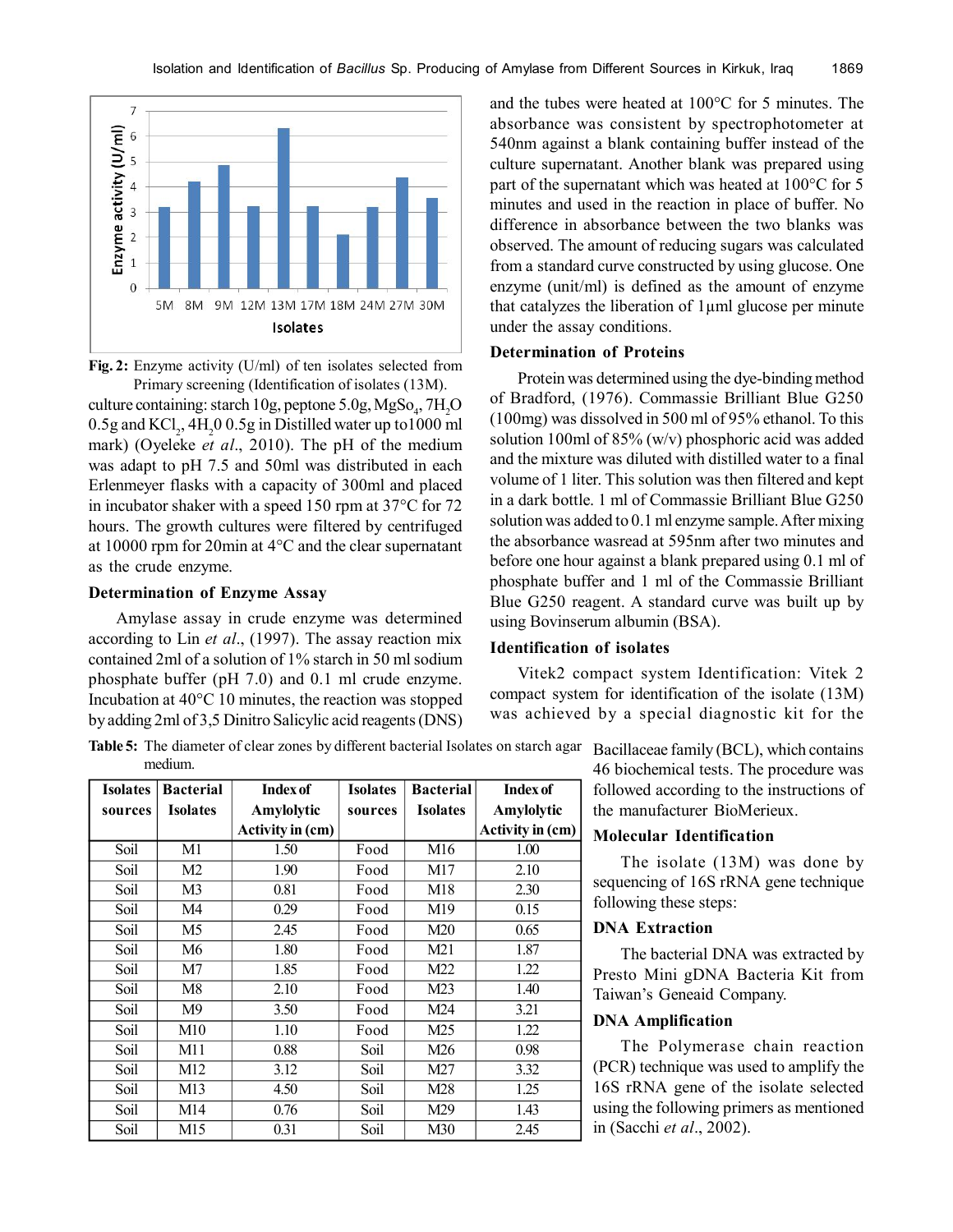**Table 6:** The result of Biochemical test for *Bacillus subtilis* 13M by Vitek2 compact system.

| Printed by: lab admin<br>Isolate Group: 11-1<br>Card Type: BCL Testing Instrument 0000148FEEC5 (VITEK2C)<br>Bionumber: 2225101100456621<br>Organism Quantity:<br>Comments:<br>Feb 18, 2022 12:00<br>Lot<br>2390084203<br>Card: BCL<br>Expires:<br>Number:<br>Identification Information<br>Analysis<br>Completed: Nov 12. 2018<br>State:<br>Final<br>Time-<br>00:33 CST<br>96% Probability<br>Bacillus subtilis<br>Confidence: Excellent<br>Selected Organism<br>Bionumber: 2225101100456621<br>Identification<br><b>Biochemical Details</b><br><b>BXYL</b><br>$\overline{+}$<br>3<br>LysA<br><b>AspA</b><br>LeuA<br>PheA<br>8<br>4<br>$^{(+)}$<br>5<br>$\div$<br>$\ddot{}$<br>$\overline{\phantom{a}}$<br>AGAL<br><b>BGAL</b><br>10<br>11<br>AlaA<br>$\overline{+}$<br>PyrA<br>$\overline{+}$<br>$\overline{1}$<br>12<br>13<br>TyrA<br>14<br>$\overline{+}$<br>÷,<br>$22 -$<br><b>INO</b><br>APPA<br>18<br>APPA<br>19<br>CDEX<br>21<br>24<br>15<br>dGAL<br>Ξ<br>$\overline{+}$<br>٠<br>×,<br>$\overline{\phantom{a}}$<br>25<br>26<br>AMAN<br>30 <sub>1</sub><br>31<br>ELLM<br>MdX<br>27<br>29<br>GlyA<br>MTE<br>$^{(+)}$<br>÷<br>$\overline{\phantom{a}}$<br>$\overline{\phantom{a}}$<br>٠<br>32<br>34<br><b>NAG</b><br>39 IRHA<br><b>BGLU</b><br>dMNE<br>dMLZ<br>36<br>37<br>PLE<br>41<br>$\div$<br>$\div$<br>÷<br>$\tilde{\phantom{a}}$<br>$\overline{a}$<br>43<br><b>BMAN</b><br>44<br>PHC<br>45<br><b>PVATE</b><br>AGLU<br>48<br>46<br>47<br>dTAG<br>dTRE<br>$\overline{+}$<br>$\overline{+}$<br>-<br>۰<br>٠<br>NaCl6.5%<br>50<br>-INU<br>-53<br>dGLU<br>54<br>dRIB<br>56 PSCNa<br>58<br>59<br>KAN<br>$\div$<br>$\div$<br>$\overline{+}$<br>$\ddot{}$<br>$\overline{\phantom{a}}$ |           | <b>BioMerieux Customer</b> |  |    |     |  |  |    |  |  | Laboratory Report |  |  | Printed Nov 12, 2018 12:25 CST |  |  |             |                |
|----------------------------------------------------------------------------------------------------------------------------------------------------------------------------------------------------------------------------------------------------------------------------------------------------------------------------------------------------------------------------------------------------------------------------------------------------------------------------------------------------------------------------------------------------------------------------------------------------------------------------------------------------------------------------------------------------------------------------------------------------------------------------------------------------------------------------------------------------------------------------------------------------------------------------------------------------------------------------------------------------------------------------------------------------------------------------------------------------------------------------------------------------------------------------------------------------------------------------------------------------------------------------------------------------------------------------------------------------------------------------------------------------------------------------------------------------------------------------------------------------------------------------------------------------------------------------------------------------------------------------------------------------------------------------------------|-----------|----------------------------|--|----|-----|--|--|----|--|--|-------------------|--|--|--------------------------------|--|--|-------------|----------------|
|                                                                                                                                                                                                                                                                                                                                                                                                                                                                                                                                                                                                                                                                                                                                                                                                                                                                                                                                                                                                                                                                                                                                                                                                                                                                                                                                                                                                                                                                                                                                                                                                                                                                                        | System #: |                            |  |    |     |  |  |    |  |  |                   |  |  |                                |  |  |             |                |
|                                                                                                                                                                                                                                                                                                                                                                                                                                                                                                                                                                                                                                                                                                                                                                                                                                                                                                                                                                                                                                                                                                                                                                                                                                                                                                                                                                                                                                                                                                                                                                                                                                                                                        |           |                            |  |    |     |  |  |    |  |  |                   |  |  |                                |  |  |             |                |
|                                                                                                                                                                                                                                                                                                                                                                                                                                                                                                                                                                                                                                                                                                                                                                                                                                                                                                                                                                                                                                                                                                                                                                                                                                                                                                                                                                                                                                                                                                                                                                                                                                                                                        |           |                            |  |    |     |  |  |    |  |  |                   |  |  |                                |  |  |             |                |
|                                                                                                                                                                                                                                                                                                                                                                                                                                                                                                                                                                                                                                                                                                                                                                                                                                                                                                                                                                                                                                                                                                                                                                                                                                                                                                                                                                                                                                                                                                                                                                                                                                                                                        |           |                            |  |    |     |  |  |    |  |  |                   |  |  |                                |  |  |             |                |
|                                                                                                                                                                                                                                                                                                                                                                                                                                                                                                                                                                                                                                                                                                                                                                                                                                                                                                                                                                                                                                                                                                                                                                                                                                                                                                                                                                                                                                                                                                                                                                                                                                                                                        |           |                            |  |    |     |  |  |    |  |  |                   |  |  |                                |  |  |             |                |
|                                                                                                                                                                                                                                                                                                                                                                                                                                                                                                                                                                                                                                                                                                                                                                                                                                                                                                                                                                                                                                                                                                                                                                                                                                                                                                                                                                                                                                                                                                                                                                                                                                                                                        |           |                            |  |    |     |  |  |    |  |  |                   |  |  |                                |  |  |             |                |
|                                                                                                                                                                                                                                                                                                                                                                                                                                                                                                                                                                                                                                                                                                                                                                                                                                                                                                                                                                                                                                                                                                                                                                                                                                                                                                                                                                                                                                                                                                                                                                                                                                                                                        |           |                            |  |    |     |  |  |    |  |  |                   |  |  |                                |  |  |             |                |
|                                                                                                                                                                                                                                                                                                                                                                                                                                                                                                                                                                                                                                                                                                                                                                                                                                                                                                                                                                                                                                                                                                                                                                                                                                                                                                                                                                                                                                                                                                                                                                                                                                                                                        |           |                            |  |    |     |  |  |    |  |  |                   |  |  |                                |  |  |             |                |
|                                                                                                                                                                                                                                                                                                                                                                                                                                                                                                                                                                                                                                                                                                                                                                                                                                                                                                                                                                                                                                                                                                                                                                                                                                                                                                                                                                                                                                                                                                                                                                                                                                                                                        |           |                            |  |    |     |  |  |    |  |  |                   |  |  |                                |  |  |             |                |
|                                                                                                                                                                                                                                                                                                                                                                                                                                                                                                                                                                                                                                                                                                                                                                                                                                                                                                                                                                                                                                                                                                                                                                                                                                                                                                                                                                                                                                                                                                                                                                                                                                                                                        |           |                            |  |    |     |  |  |    |  |  |                   |  |  |                                |  |  |             |                |
|                                                                                                                                                                                                                                                                                                                                                                                                                                                                                                                                                                                                                                                                                                                                                                                                                                                                                                                                                                                                                                                                                                                                                                                                                                                                                                                                                                                                                                                                                                                                                                                                                                                                                        |           |                            |  |    |     |  |  |    |  |  |                   |  |  | 14:25 hours                    |  |  |             |                |
|                                                                                                                                                                                                                                                                                                                                                                                                                                                                                                                                                                                                                                                                                                                                                                                                                                                                                                                                                                                                                                                                                                                                                                                                                                                                                                                                                                                                                                                                                                                                                                                                                                                                                        |           |                            |  |    |     |  |  |    |  |  |                   |  |  |                                |  |  |             |                |
|                                                                                                                                                                                                                                                                                                                                                                                                                                                                                                                                                                                                                                                                                                                                                                                                                                                                                                                                                                                                                                                                                                                                                                                                                                                                                                                                                                                                                                                                                                                                                                                                                                                                                        |           |                            |  |    |     |  |  |    |  |  |                   |  |  |                                |  |  |             |                |
|                                                                                                                                                                                                                                                                                                                                                                                                                                                                                                                                                                                                                                                                                                                                                                                                                                                                                                                                                                                                                                                                                                                                                                                                                                                                                                                                                                                                                                                                                                                                                                                                                                                                                        |           |                            |  |    |     |  |  |    |  |  |                   |  |  |                                |  |  |             |                |
|                                                                                                                                                                                                                                                                                                                                                                                                                                                                                                                                                                                                                                                                                                                                                                                                                                                                                                                                                                                                                                                                                                                                                                                                                                                                                                                                                                                                                                                                                                                                                                                                                                                                                        | 1         |                            |  |    |     |  |  |    |  |  |                   |  |  |                                |  |  | ProA        |                |
|                                                                                                                                                                                                                                                                                                                                                                                                                                                                                                                                                                                                                                                                                                                                                                                                                                                                                                                                                                                                                                                                                                                                                                                                                                                                                                                                                                                                                                                                                                                                                                                                                                                                                        | 9         |                            |  |    |     |  |  |    |  |  |                   |  |  |                                |  |  | <b>BNAG</b> |                |
|                                                                                                                                                                                                                                                                                                                                                                                                                                                                                                                                                                                                                                                                                                                                                                                                                                                                                                                                                                                                                                                                                                                                                                                                                                                                                                                                                                                                                                                                                                                                                                                                                                                                                        |           |                            |  |    |     |  |  |    |  |  |                   |  |  |                                |  |  | MdG         | $\overline{+}$ |
|                                                                                                                                                                                                                                                                                                                                                                                                                                                                                                                                                                                                                                                                                                                                                                                                                                                                                                                                                                                                                                                                                                                                                                                                                                                                                                                                                                                                                                                                                                                                                                                                                                                                                        |           |                            |  |    |     |  |  |    |  |  |                   |  |  |                                |  |  | dMAN        |                |
|                                                                                                                                                                                                                                                                                                                                                                                                                                                                                                                                                                                                                                                                                                                                                                                                                                                                                                                                                                                                                                                                                                                                                                                                                                                                                                                                                                                                                                                                                                                                                                                                                                                                                        |           |                            |  |    |     |  |  |    |  |  |                   |  |  |                                |  |  |             |                |
|                                                                                                                                                                                                                                                                                                                                                                                                                                                                                                                                                                                                                                                                                                                                                                                                                                                                                                                                                                                                                                                                                                                                                                                                                                                                                                                                                                                                                                                                                                                                                                                                                                                                                        |           |                            |  |    |     |  |  |    |  |  |                   |  |  |                                |  |  |             |                |
| 63 POLYBR<br>TTZ.<br>$\ddot{}$<br>$\overline{\phantom{a}}$<br>×.<br>×                                                                                                                                                                                                                                                                                                                                                                                                                                                                                                                                                                                                                                                                                                                                                                                                                                                                                                                                                                                                                                                                                                                                                                                                                                                                                                                                                                                                                                                                                                                                                                                                                  | 60        | OLD                        |  | 61 | ESC |  |  | 62 |  |  |                   |  |  |                                |  |  |             |                |

The polymerase chain reaction was done in a mixture as revealed (Table 3) in PCR thermal cycler. The device was programmed according to (Table 4).

## **Electrophoresis of PCR products and Agarose gel preparation**

The gel at a concentration of 1% was prepared by dissolving 0.5g of Agarose in 50ml solution 1X TBE. Heated by microwave oven for 2 min, leaved to cool at 55-60°C and 2µl of Ethidium bromide was added to the cooled Agarose solution into the prepared gel-casting tray. After solidification of the gel and removing of the caps and comb carefully, gel (on the tray) Placed into electrophoresis chamber and completely covered with 1XTBE electrophoresis buffer. The DNA samples and the ladder into wells in consecutive order were loaded.



**Fig. 3:** Gel Electrophoresis Agarose, L: Amplification of gene 16S rRNA for isolate, *B. subtilis* 13M Marker : 500- 10200 bp.

The ladder supplied from the Promega Company (Pulimamidi and Nomula, 2012).

# **Results and Discussion**

# **Isolation and primary screening**

After performing serial dilution method, numerous colonies were obtained from different samples from soil and foods. Forty five colonies were grown in nutrient agar plates containing 1% soluble starch and out of Forty five colonies, thirty colonies showed clear zone around them and thus it shows the existence of bacteria producing amylase (Table 5) when treated with iodine as described in the materials and methods piece. Ten isolates from various foods sources and twenty from different soils.

## **Secondary screening**

Submerged fermentation was accomplish for production of amylase as reported earlier Among thirty tested

bacterial isolates, ten amylolytic bacterial strains (top amylase producer) namely (5M, 8M, 9M, 12M, 13M, 17M, 18M, 24M, 27M, 30M) were selected for further investigations for subjected to Secondary screening by assay enzyme activity (U/ml). The isolate 13M In secondary screening showed maximum activity 6.329 U/ ml (Fig. 2) followed by 9M (4.843 U/ml) and 27M (4.376 U/ml). Minimum activity was found in 18M (2.121 U/ ml). Established on secondary screening 13M isolate was selected as best producer of amylase and subjected to biochemical tests and molecular identification. Some studies have indicated the successful use of the reagent method now primary and secondary screening to isolate the microorganism species producing Amylase. Oseni and Ekperigin, (2013) managed isolated eight different bacteria species from forest soil producing Alpha amylase. Another study done by Wanjare *et al*., (2013) among four bacterial isolates from sewage soil source, one isolate maximum produced of starch hydrolysis (clear zone). This isolate was identified as *Bacillus* sp. and Verma *et al*., (2011) found the different species of *Bacillus* producing amylase from waste potato dumpsite source.

## **Vitek2 compact system Identification**

The isolate (13M) was identified by using Vitek2 compact system and the result showed similarity of this isolate to *Bacillus subtilius* by a probability of 96% as shown in (Table 6).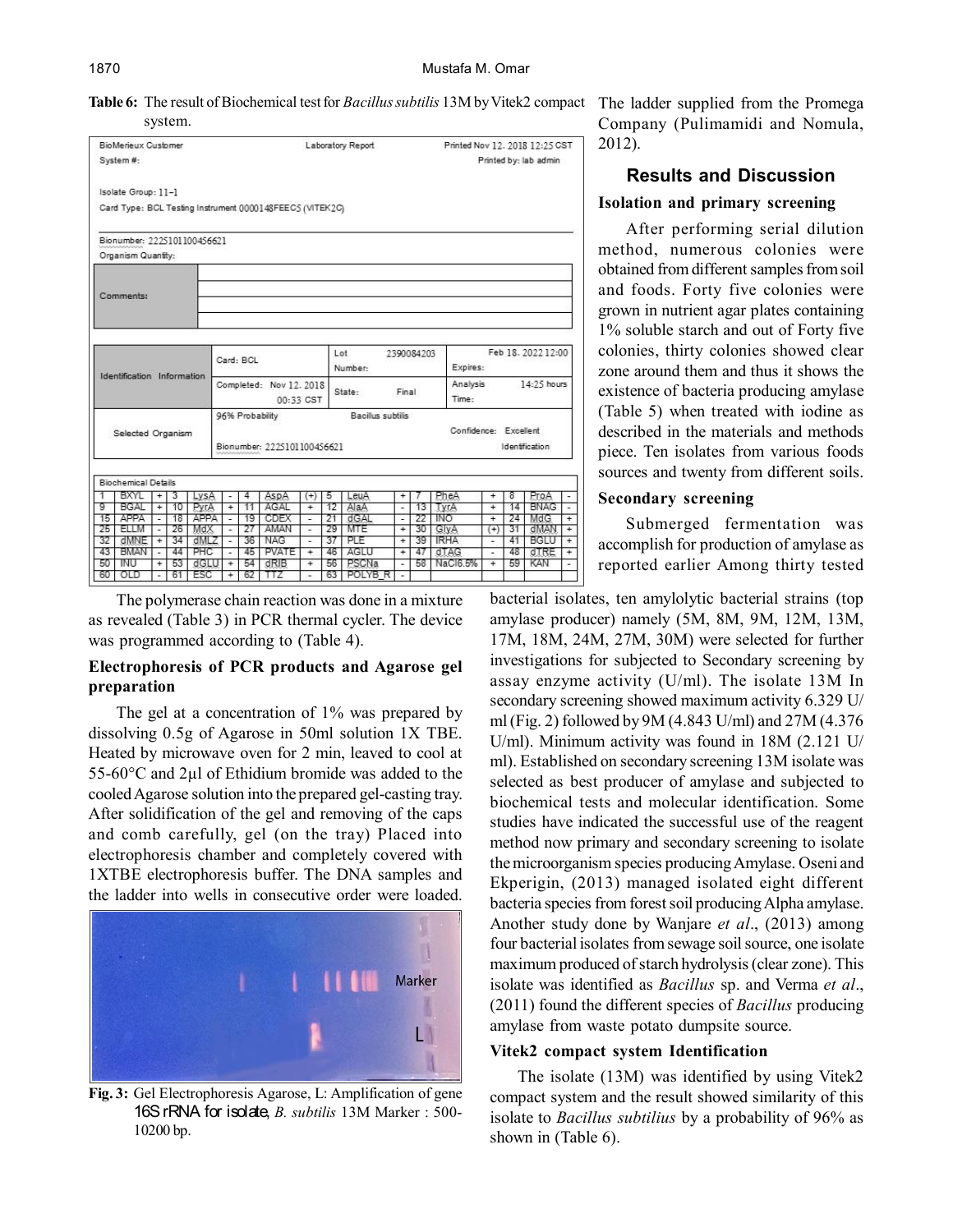**Table 7:** Sequences of 16S rRNA gene for isolate (13M).

| No. of nitrogen bases | Sequences of nitrogen base for 16S rRNA gene       |
|-----------------------|----------------------------------------------------|
|                       | TTTGACTGGGCTACTCCGGGAACCGGGGCTAATACCGGATGGT        |
|                       | TGTTTGAACCGCAGGTTCAAACATAAAAGGTGGCTTCGGCTACCACTTAC |
|                       | AGATGGACCCGCGGCGCATAGCTAGTTGGTGAGGTAACGGCTCACCAAGG |
|                       | CAACGATGCGTAGCCGACCTGAGAGGGTGATCGGCCACACTGGGACTGAG |
|                       | ACACGGCCCAGACTCCTACGGGAGGCAGCAGTAGGGAATCTTCCGCAATG |
|                       | GACGAAAGTCTGACGGAGCAACGCCGCGTGAGTGATGAAGGTTTTCGGAT |
|                       | CGTAAAGCTCTGTTGTTAGGGAAGAACAAGTACCGTTCGAATAGGGCGGT |
|                       | ACCTTGACGGTACCTAACCAGAAAGCCACGGCTAACTACGTGCCAGCAGC |
|                       | CGCGGTAATACGTAGGTGGCAAGCGTTGTCCGGAATTATTGGGCGTAAAG |
| 1143                  | GGCTCGCAGGCGGTTTCTTAAGTCTGATGTGAAAGCCCCCGGCTCAACCG |
|                       | GGGAGGGTCATTGGAAACTGGGGAACTTGAGTGCAGAAGAGGAGAGTGGA |
|                       | ATTCCACGTGTAGCGGTGAAATGCGTAGAGATGTGGAGGAACACCAGTGG |
|                       | CGAAGGCGACTCTCTGGTCTGTAACTGACGCTGAGGAGCGAAAGCGTGGG |
|                       | GAGCGAACAGGATTAGATACCCTGGTAGTCCACGCCGTAAACGATGAGTG |
|                       | CTAAGTGTTAGGGGGTTTCCGCCCCTTAGTGCTGCAGCTAACGCATTAAG |
|                       | CACTCCGCCTGGGGAGTACGGTCGCAAGACTGAAACTCAAAGGAATTGAC |
|                       | GGGGGCCCGCACAAGCGGTGGAGCATGTGGTTTAATTCGAAGCAACGCGA |
|                       | AGAACCTTACCAGGTCTTGACATCCTCTGACAATCCTAGAGATAGGACGT |
|                       | CCCCTTCGGGGGCAGAGTGACAGGTGGTGCATGGTTGTCGTCAGCTCGTG |
|                       | TCGTGAGATGTTGGGTTAAGTCCCGCAACGAGCGCAACCCTTGATCTTAG |
|                       | TTGCCAGCATTCAGTTGGGCACTCTAAGGTGACTGCCGGTGACAAACCGG |
|                       | AGGAAAGGTGGGGATGACGTCAAATCATCATGCCCCTTATGACCTGGGCT |
|                       | ACACACGTGCTACAATGGACAGAACAAAGGGCACCGAAACCCCGAGGTTA |

## **Molecular Identification**

## **DNA extraction**

The DNA was extracted from *B. subtilius* 13M and the purity of DNA were examined by Nano Drop 260- 280nm absorbance with a purity of 1.99 which is adequate for Polymerase Chain Reaction (PCR) process. Reported that the PCR did not need a large quantity of DNA which may instead produce unlimited amplifying products. On other hand, an adequate quantity of DNA may reduce the accuracy.

**Table 8:** Identity percentage of 16S rRNA gene nitrogen bases sequences of NCBI strains with the sequencing of *Bacillus subtilis* 13M.

|                | <b>Strain</b>                       | <b>Identity</b><br>$\frac{0}{0}$ | Accession  |
|----------------|-------------------------------------|----------------------------------|------------|
|                | <i>Bacillus subtilis</i> J732       | 99                               | MK729018.1 |
| $\overline{2}$ | <b>Bacillus subtilis LJFMLL6</b>    | 99                               | MK086953.1 |
| 3              | Bacillus subtilis TCCC11212         | 99                               | FJ393297.1 |
| 4              | <i>Bacillus subtilis</i> IICTSVMH13 | 99                               | FR849706.1 |
| 5              | <i>Bacillus subtilis</i> VBN25      | 99                               | MG027675.1 |
| 6              | <i>Bacillus subtilis</i> af-B8      | 99                               | MN512303.1 |
| 7              | <i>Bacillus subtilis JYM31</i>      | 99                               | MN511798.1 |
| 8              | <i>Bacillus subtilis</i> SR3-30     | 99                               | MN421487.1 |
| 9              | <i>Bacillus subtilis SR2-27</i>     | 99                               | MN421466.1 |
| 10             | <i>Bacillus subtilis SR3-4</i>      | 99                               | MN421473.1 |

### **Polymerase Chain Reaction (PCR)**

Results of the gel electrophoresis Agarose show by using U.V light detector of DNA extracted from isolate 13M by PCR amplification of gene 16S rRNA assay were shown in (Fig. 3).

#### **Sequence analysis**

PCR products were sent to Macrogen Company/ Korean to determine the sequences of the nitrogen bases and the result showed the molecular size of gene amplification band was 1143bp (Table 7) comparing with ladder size at the same conditions. These sequences were compared with the available information on those found in the NCBI through the PLAST Nucleotide program. Identified isolation shown there is a 99% match between this isolate and the strains of *Bacillus subtilis* bacteria registered in NCBI as shown in the (Table 8). The finally identified isolated strain was *Bacillus subtilis* 13M, founded on the results of the morphological, observation, physiological and biochemical tests, as well as the 16S rRNA sequence analysis. The nitrogen bases sequences from *Bacillus subtilis* 13M registered on the NCBI which belong to *Bacillus subtilis* strain 13M ACCESSION: MN744663. Hasan *et al*., (2017) they managed that the molecular size gene of 16S rRNA isolated was 1082 base pairs. While Dash and Rehman (2015) found that the